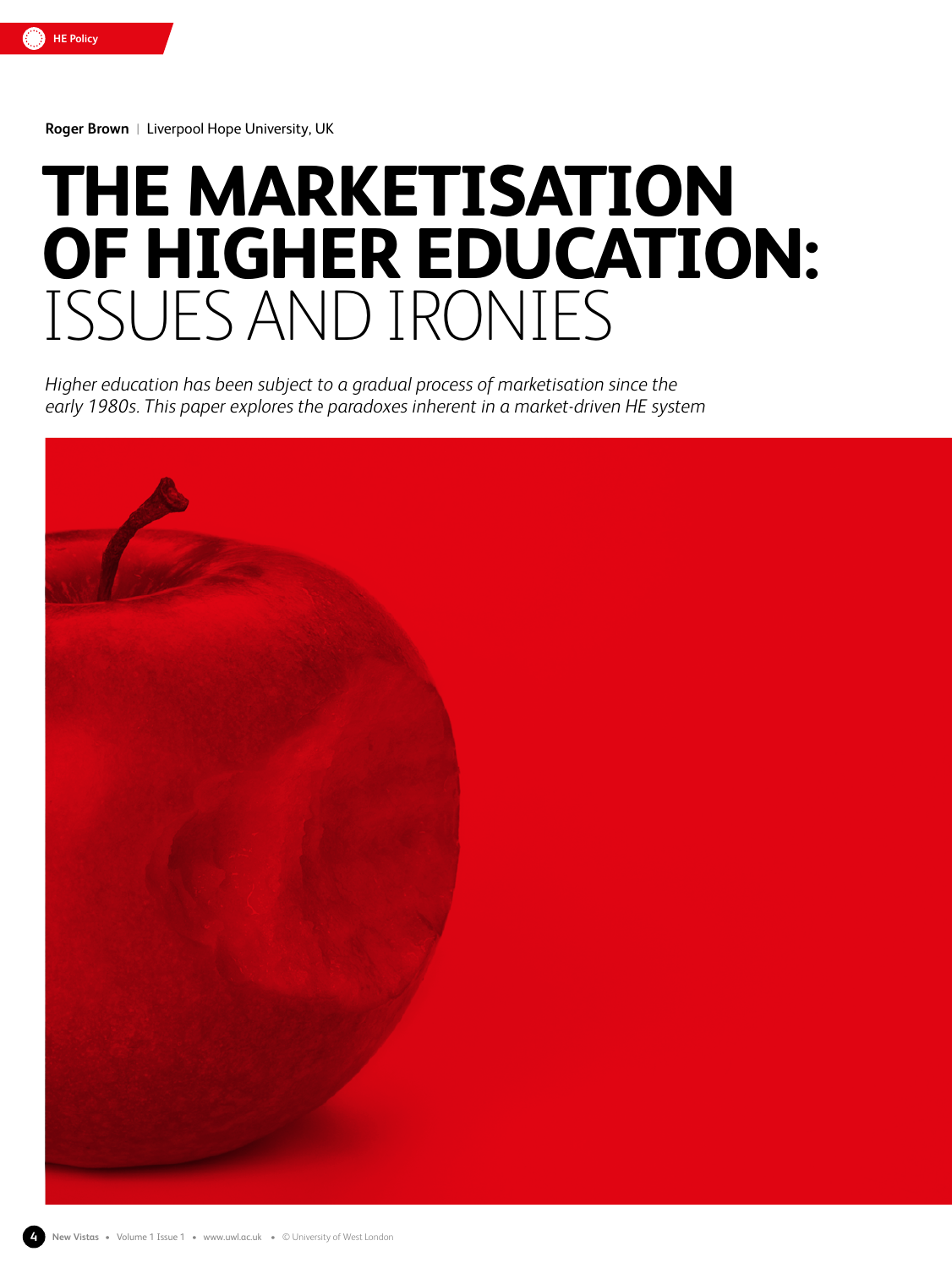*Attempts to marketise higher education have been accompanied by a number of other moves to reform higher education in a corporate direction'*

arketisation is defined as the attempt to put the provision of higher education on a market basis, where the demand and **Supply of student is defined as the attempt to a market basis, where the demand and supply of student education, academic research** and other university activities are balanced through the price mechanism. The article begins with some definitions, and concludes with some thoughts about the best means of combining 'market' and 'non-market' (Wolf, 1993) coordination.

## **The background**

UK, and especially English, higher education has been subject to a gradual process of marketisation since the early 1980s. The main steps were the abolition of the remaining subsidy for overseas students' fees in 1980; the separation of funding for teaching and research, and the introduction of selective research funding, in 1986; the introduction of 'top-up' loans for student support in 1990; the abolition of the 'binary line' between universities and polytechnics in 1992; the introduction of 'top-up' tuition fees of £1,000 in 1998; the changes in the rules for university title in 2004 to enable institutions without research degree awarding powers to obtain a university title; and the introduction of 'variable' fees of £3,000 in 2006.

Under the present Coalition Government in England this process has been consolidated and accelerated. The maximum full-time undergraduate tuition fee was increased from £3,375 to £9,000 in 2012. At the same time, the block grant to institutions to meet the costs of teaching has been reduced so that by 2015 only a small group of subjects receive direct subsidies. In parallel, there has been a progressive deregulation of funded full-time undergraduate places, so that in 2015 there are no limits on the number of students universities can enrol. Finally, market entry rules have been relaxed so that private universities and colleges are now offering a small but significant proportion of under- and postgraduate courses. There are now three privately owned universities: BPP University, Regents University, and the University of Law. Nearly £1bn is being spent on the education of students at private institutions compared with only £104m as recently as 2011-12 (for a detailed account of these changes and the background to them, see Brown with Carasso, 2013).

These attempts to marketise higher education have been accompanied by a number of other moves to reform higher education in a corporate direction. These include the remodelling of university governing bodies on corporate lines, and the development of sector-wide performance indicators (Brown, 2012a and b).

In parallel, there has been a progressive privatisation of the funding of higher education, with an increasing proportion of the costs being borne privately. By 2011, according to the Organisation for Economic Cooperation and Development (OECD), only Chile and Korea amongst member countries had a higher share of private expenditure on institutions than the UK's 69.8 per cent (this compares with 23.2 per cent in 2006 and 11.3 per cent in 2000) (OECD, Education at a Glance, 2014: Table 3.2). The 2012 reforms will of course increase the private share still further.

## **The rationale**

The rationale for these reforms has three main components.

First, it is believed that the best use of resources is obtained where universities interact directly with students as customers, rather than with the Government or a Government agency acting on students' behalf. The argument here is that 'students know best' and if they are empowered to act as consumers, institutions will either have to respond to their needs and preferences or lose custom. Second, as the system expands, its costs increase, especially as higher education has relatively limited scope to increase its efficiency. Because of real or perceived limits on the ability and willingness of taxpayers to fund a greatly enlarged system, a private contribution is necessary if quality is to be maintained. Third, many of the benefits of higher education – such as higher wages, more satisfying jobs, better health and longevity – accrue to students/graduates as individuals. It is therefore only fair that they should contribute a reasonable share of the costs (Williams, 1995). It should incidentally be noted that conventional theories of the market assume a number of buyers and sellers: the term 'quasimarket' denotes the supply of collective services on market lines where the state remains the principal direct purchaser (Le Grand and Bartlett, 1993).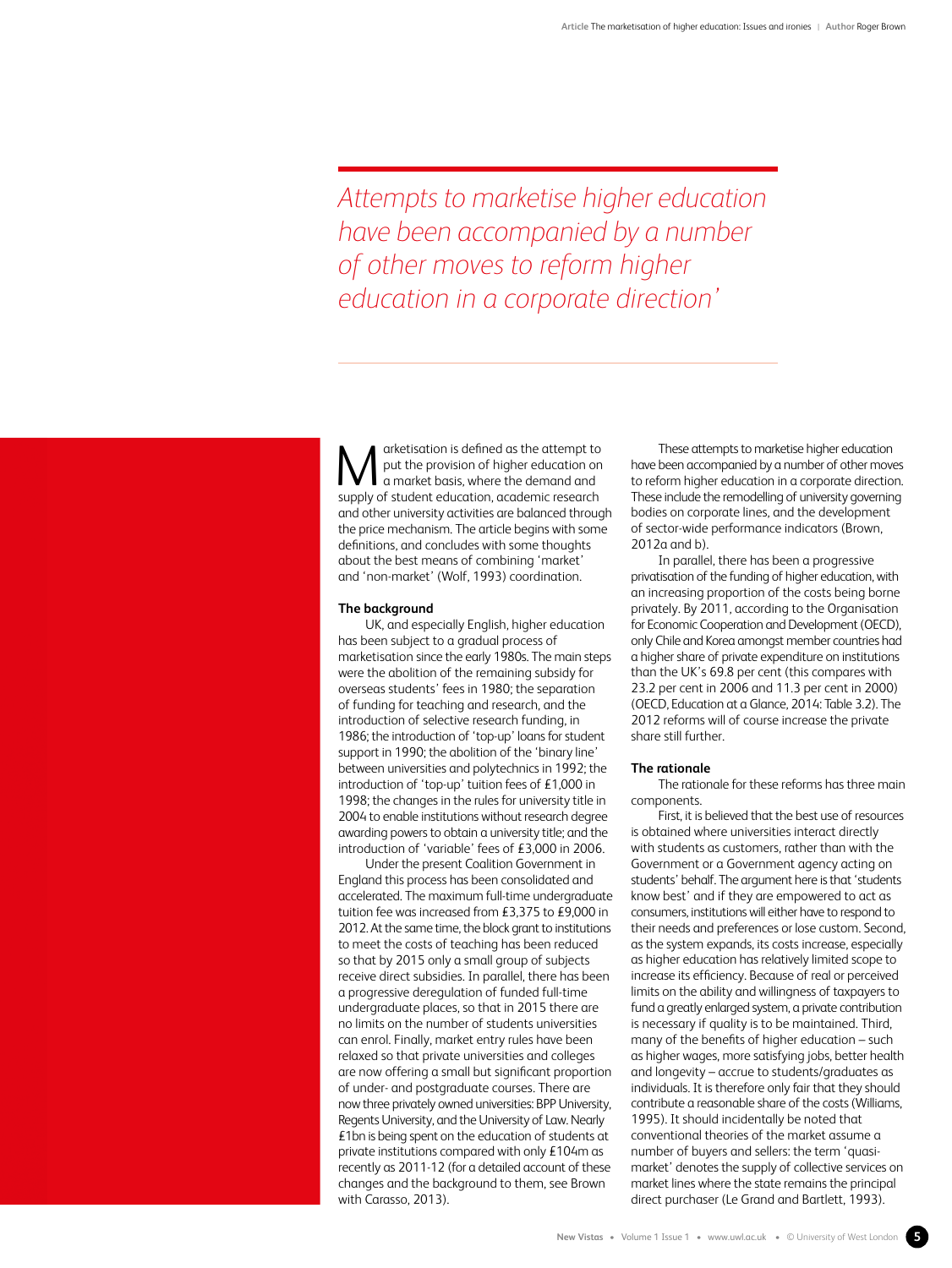Academic research is a good example.

Before moving on, it may be worth emphasising that some important public, 'non-market' features remain. Entry to the market – access to degree awarding powers and university title – remains restricted, albeit not as much as before. Prices – fulltime tuition fees – are still controlled, and limited to a maximum of £9,000, at least until 2015. Loans for fees and maintenance are still subsidised whilst a significant number of students are receiving maintenance grants, bursaries, fee remission and other forms of financial support. University research remains heavily subsidised. It also seems highly probable that, given the overall future funding situation for higher education, student number controls will be re-imposed after the general election. Finally, price competition in full-time undergraduate education remains limited: almost all higher education institutions are charging the full £9,000 fee for all or some of their courses. So, with the extensive and continuing public financial support for both tuition and maintenance, isn't what we are seeing really 'business as usual'?

However, there are already many areas of higher education that are subject to market disciplines (part-time and postgraduate education, staff remuneration especially in connection with research, the raising of finance, and so on). It is also not necessary to have a full economic market to generate market-like behaviour, as the respected US economist W.J. Baumol demonstrated many years ago in relation to market entry barriers in conventional markets. Finally, whilst it is certainly true that extensive private funding does not preclude the supply of public goods, a significantly higher level of private contributions is bound to lead to greater resistance to the levels of taxation needed to safeguard those wider public benefits.

Let us now turn to the main purpose of this article. The main ironies of the marketisation of higher education concern value for money; system effectiveness; information and consumer choice; quality; and the role of the state.

*Almost all higher education institutions are charging the full £9,000 fee for all or some of their courses. So, with the extensive and continuing public financial support for both tuition and maintenance, isn't what we are seeing really 'business as usual'?*

## **Value for money**

Unfortunately, the arguments for marketisation, and the evidence underpinning those arguments, are rarely presented with such specificity or in such detail as the arguments against. If marketisation is considered on its own terms, and not simply as a cover for class or special interests and/or as an attempt to divert attention away from prolonged underfunding – both of them highly respectable arguments, but not considered here – then the case for it must be about increasing 'value for money' for stakeholders. This will be secured through greater competition both reducing costs and raising quality. And there can be little doubt that some degree of competition does increase efficiency, responsiveness and, more arguably, innovation.

But it is also clear that too much competition can be damaging, not only to other aspects of higher education (see below), but also to the central aim of better resource use itself. This arises mainly from the inevitable and unavoidable tendency, through price competition in what is essentially a positional market characterised by competition for status, for prices to rise to what the market will bear. The US private 'not for profit' colleges and the English private schools are classic instances (Brown, submitted for review). In both instances, the providers charge far more than is necessary to provide a good education, whilst the American private colleges create a 'price umbrella' that means that other institutions also charge far more than they need to, leading to wholesale price inflation and welfare losses (Dill, 2007). A further significant source of waste is increasing expenditure on things like marketing and branding, glitzy halls of residence and the like, all designed to attract students. In other words, some competition leads to better use of resources, but too much undoes the advantages of increased competition in the first place. This is the central and crucial irony of marketisation in higher education.



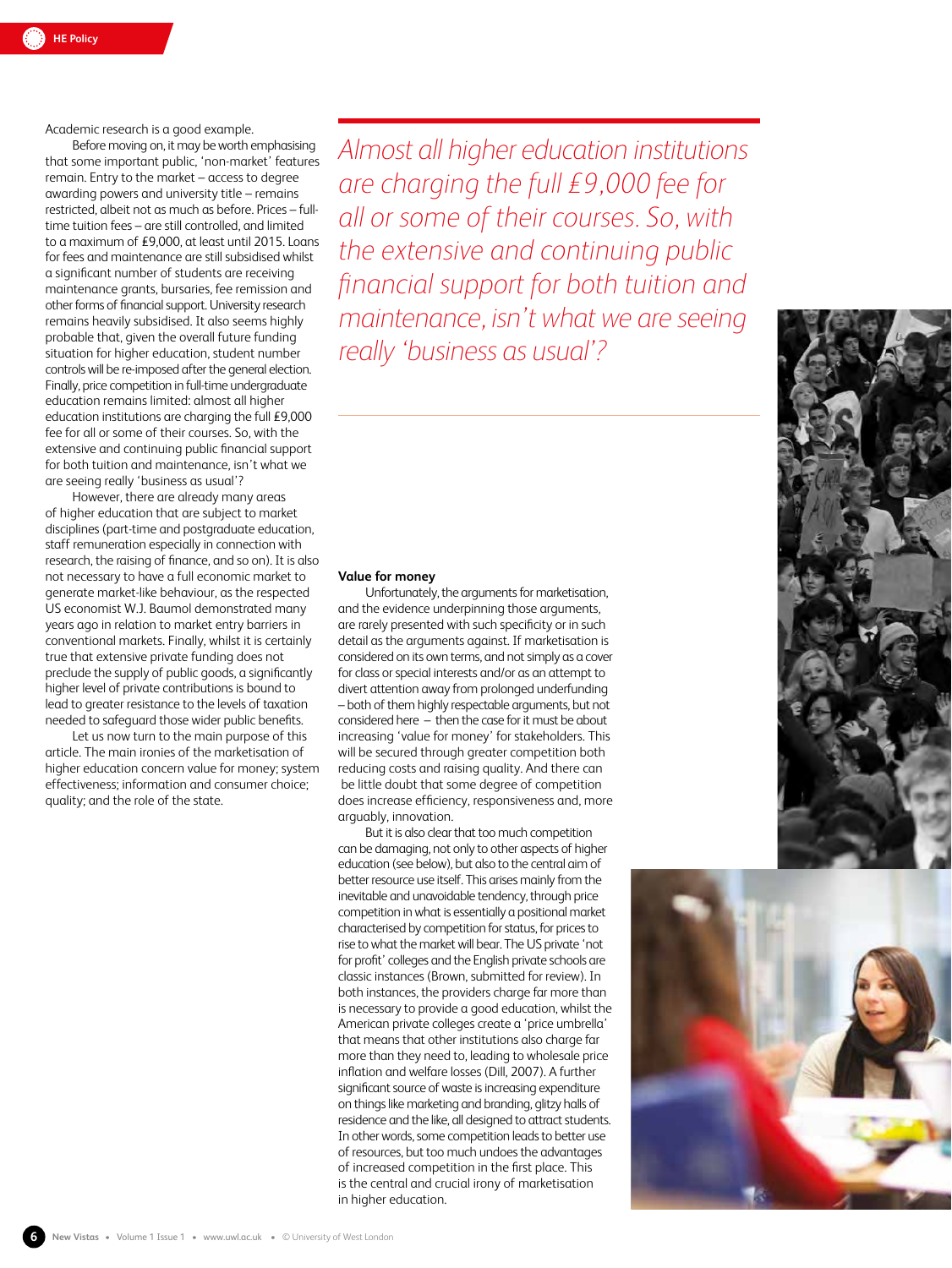

*In higher education the consumer is the joint, or even main, producer*

Image

**© University of West London**

## **System effectiveness**

There is great difficulty in comparing the effectiveness of different university systems, not least because of the absence of any valid and reliable means of assessing and comparing the effectiveness of university teaching (see below). However it does appear that those systems that have a high degree of marketisation, and its associate, privatisation, are generally less effective than those that favour less competition and more public funding: the Scandinavian countries, Canada, The Netherlands (Gerritsen, 2008; Li et al., 2011). There may be parallels here with school systems and health care.

# **Information and consumer choice**

It is cardinal to the whole notion of an economic market that both producers and consumers have access to reliable information about price, availability and product quality. But in higher education the consumer is also joint, or even main, producer. Equally important, however, is the risk that, unless it is carefully controlled, competition leads to rationalisation and an actual reduction in diversity and consumer choice, at programme, subject and institutional levels. *Everything for Sale?* (Brown with Carasso, 2013) charted the demise of the specialist institutions – the colleges of education, the medical schools, the art and design colleges. We can expect to see – indeed, are already beginning to see – some rationalisation of subjects, as institutions find it increasingly difficult to justify continuing cross-subsidies to keep subjects and programmes going for which there is little evident market appetite. This again parallels the situation in the US (Blanchflower, 2014). There must also be some rationalisation of institutions, though how that will be accomplished, by whom, and with what resources, is far from clear.

# **Quality**

The Coalition Government believes that market competition will lead to improved quality because providing institutions have greater incentives to offer better programmes to their students. However, marketisation necessarily turns higher education into an economic good, and this in itself is inimical to the broader liberal notion of higher education being about the intellectual (and moral) development of the individual that many in higher education still cling to. It leads institutions to focus on what are at best proxies for quality, such as student surveys, at the expense of things that really make for learning gains, such as more professional assessment. It also threatens academic self-regulation, which remains the best, as well as the cheapest, form of regulation. Even before the higher fee, there were a number of cases where academic judgements were overturned by managers concerned about the potential impact on institutional revenues or on customer reactions (Brown with Carasso, 2013). The Bedfordshire case, where it is alleged that students sponsored by Saudi Arabia were given greater lenience than other students in complying with local assessment regulations, is a recent instance (Matthews, 2014). There may be many more instances, including more grade inflation, as competition really bites.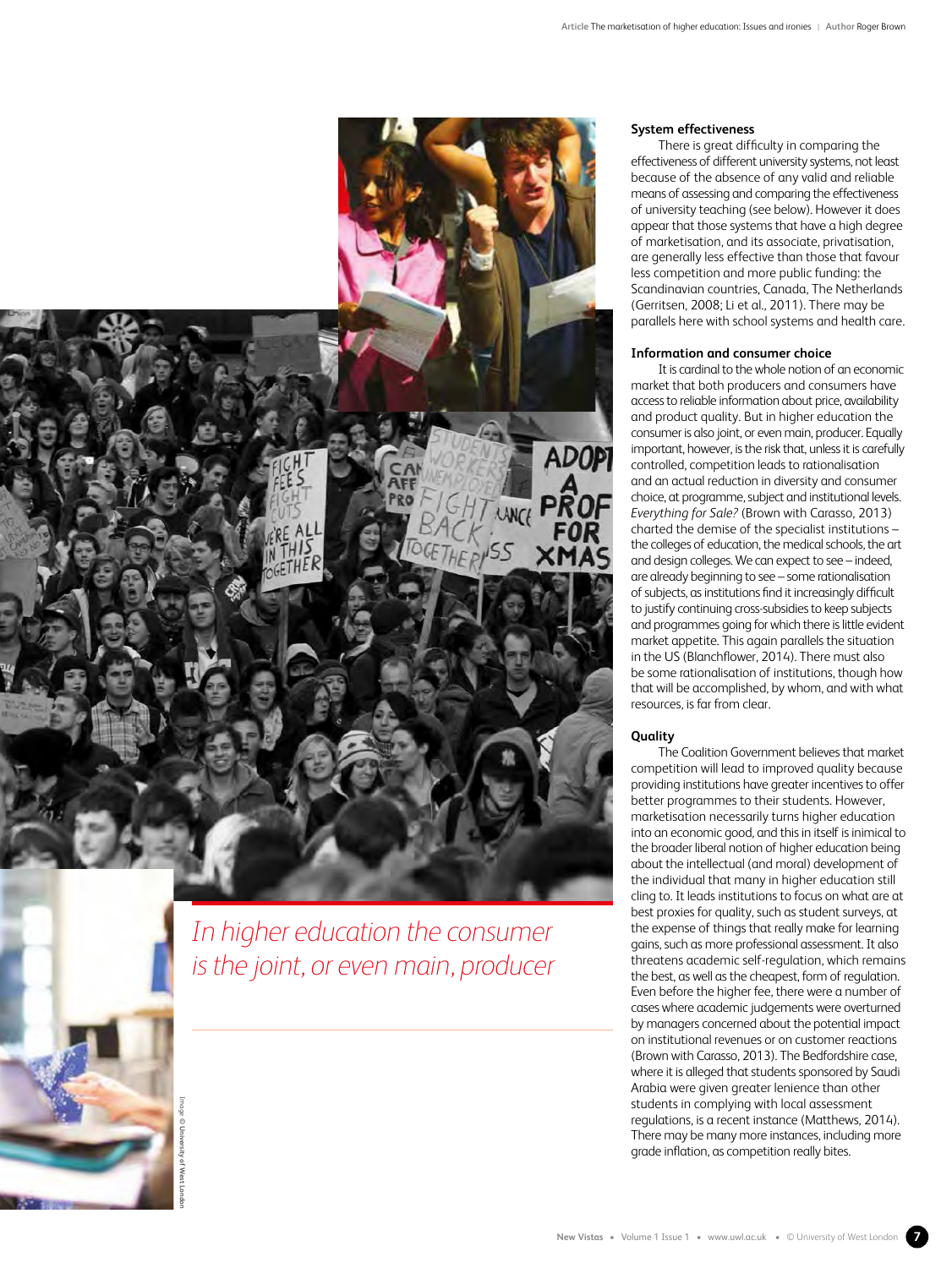# **The role of the state**

The final irony concerns the role of the state. Before the mid-1980s, even though nearly all the cost of UK higher education was borne by the state, there was very little official engagement with higher education. Although it could be draconian with individual institutions, the University Grants Committee (UGC) operated with a very high degree of freedom from both Whitehall and Westminster. So, in a slightly different way, did the corresponding coordinating body for the so-called 'public sector' of higher education, the National Advisory Board (NAB). Indeed this degree of freedom was to be the two organisations' undoing when the Thatcher (and successive governments of all parties) sought greater 'responsiveness' from the universities to its reform agenda.

Although UK universities still enjoy a high degree of autonomy compared with many other publicly funded organisations, as well as with universities in many other countries, there can be little doubt that there has been a considerable increase in the degree of state control over UK higher education. This control is exercised through agencies – the funding councils that succeeded to the UGC and the NAB – that are closely monitored and controlled by the Government. So whereas markets elsewhere are seen to need less state regulation, in higher education they are seen to need more!





*Whereas markets elsewhere are seen to need less state regulation, in higher education they are seen to need more!*